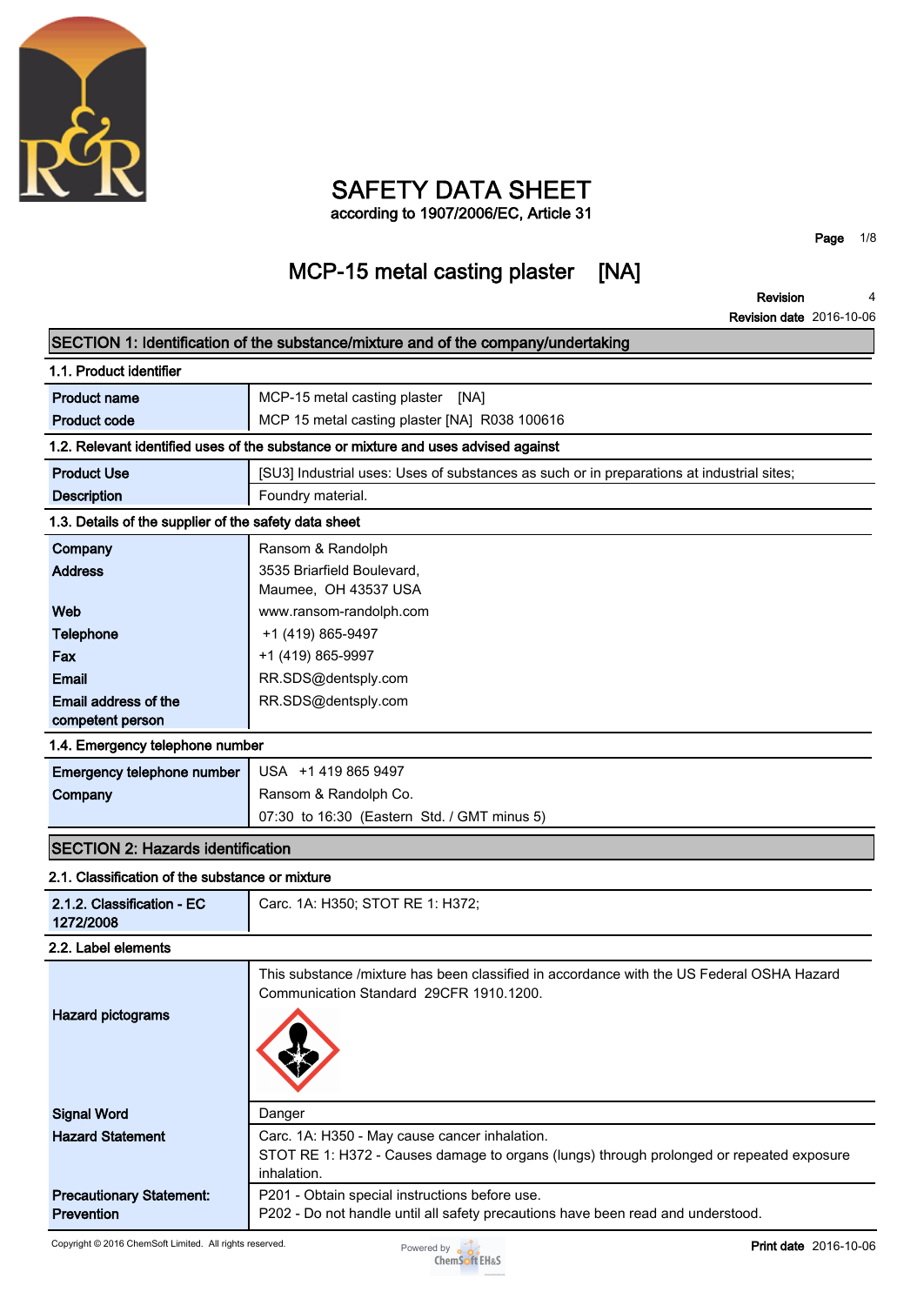**Revision Revision date 2016-10-06 4**

| 2.2. Label elements                                |                                                                                                                                                                                                                                                                                                                                      |
|----------------------------------------------------|--------------------------------------------------------------------------------------------------------------------------------------------------------------------------------------------------------------------------------------------------------------------------------------------------------------------------------------|
|                                                    | P260 - Do not breathe dust/fume/gas/mist/vapours/spray.<br>P264 - Wash (hands) thoroughly after handling.<br>P270 - Do no eat, drink or smoke when using this product.<br>P280 - Wear protective gloves/protective clothing/eye protection/face protection.<br>P285 - In case of inadequate ventilation wear respiratory protection. |
| <b>Precautionary Statement:</b><br>Response        | P308+P313 - IF exposed or concerned: Get medical advice/attention.<br>P314 - Get medical advice/attention if you feel unwell.                                                                                                                                                                                                        |
| <b>Precautionary Statement:</b><br><b>Storage</b>  | P405 - Store locked up.                                                                                                                                                                                                                                                                                                              |
| <b>Precautionary Statement:</b><br><b>Disposal</b> | P501 - Dispose of contents/container to local and national regulations                                                                                                                                                                                                                                                               |
| 2.3. Other hazards                                 |                                                                                                                                                                                                                                                                                                                                      |
| Other hazards                                      | Product contains crystalline silica.                                                                                                                                                                                                                                                                                                 |
| <b>Further information</b>                         |                                                                                                                                                                                                                                                                                                                                      |
|                                                    | Based on available data, the classification criteria are not met. PBT and vPvB assessment.                                                                                                                                                                                                                                           |

### **SECTION 3: Composition/information on ingredients**

#### **3.2. Mixtures**

### **67/548/EEC / 1999/45/EC**

| <b>Chemical Name</b>               | Index No. | <b>CAS No.</b> | EC No. | <b>REACH Registration</b><br><b>Number</b> | Conc.<br>$($ %w/w $)$ | Classification | M-factor. |
|------------------------------------|-----------|----------------|--------|--------------------------------------------|-----------------------|----------------|-----------|
| Calcium sulfate (Plaster of Paris) |           | 26499-65-0     |        |                                            | 40 - 70%              |                |           |
| Kaolin clay (Kaolin)               |           | 1332-58-7      |        |                                            | $0 - 5%$              |                |           |

### **EC 1272/2008**

| Index No. | CAS No.    | EC No.    | <b>REACH Registration</b> | Conc.        | Classification | M-factor.                                                     |
|-----------|------------|-----------|---------------------------|--------------|----------------|---------------------------------------------------------------|
|           |            |           | <b>Number</b>             | $($ %w/w $)$ |                |                                                               |
|           | 14808-60-7 | 238-878-4 |                           |              |                |                                                               |
|           |            |           |                           |              | H372:          |                                                               |
|           | 26499-65-0 |           |                           |              |                |                                                               |
|           |            |           |                           |              |                |                                                               |
|           | 1332-58-7  |           |                           |              |                |                                                               |
|           |            |           |                           |              |                | 10 - 20% Carc. 1A: H350; STOT RE 1:<br>$40 - 70%$<br>$0 - 5%$ |

#### **Further information**

**Full text for all Risk Phrases mentioned in this section are displayed in Section 16.**

### **SECTION 4: First aid measures**

### **4.1. Description of first aid measures**

| Inhalation          | Move the exposed person to fresh air.                                           |
|---------------------|---------------------------------------------------------------------------------|
| Eye contact         | Rinse immediately with plenty of water for 15 minutes holding the eyelids open. |
| <b>Skin contact</b> | Wash with soap and water.                                                       |
| Ingestion           | Drink 1 to 2 glasses of water. DO NOT INDUCE VOMITING.                          |
|                     | 4.2. Most important symptoms and effects, both acute and delayed                |
| Inhalation          | May cause irritation to respiratory system.                                     |
| Eye contact         | May cause irritation to eyes.                                                   |
| <b>Skin contact</b> | May cause irritation to skin.                                                   |
| Ingestion           | May cause irritation to mucous membranes.                                       |
|                     | 4.3. Indication of any immediate medical attention and special treatment needed |
| Inhalation          | Seek medical attention if irritation or symptoms persist.                       |
| Eye contact         | Seek medical attention if irritation or symptoms persist.                       |

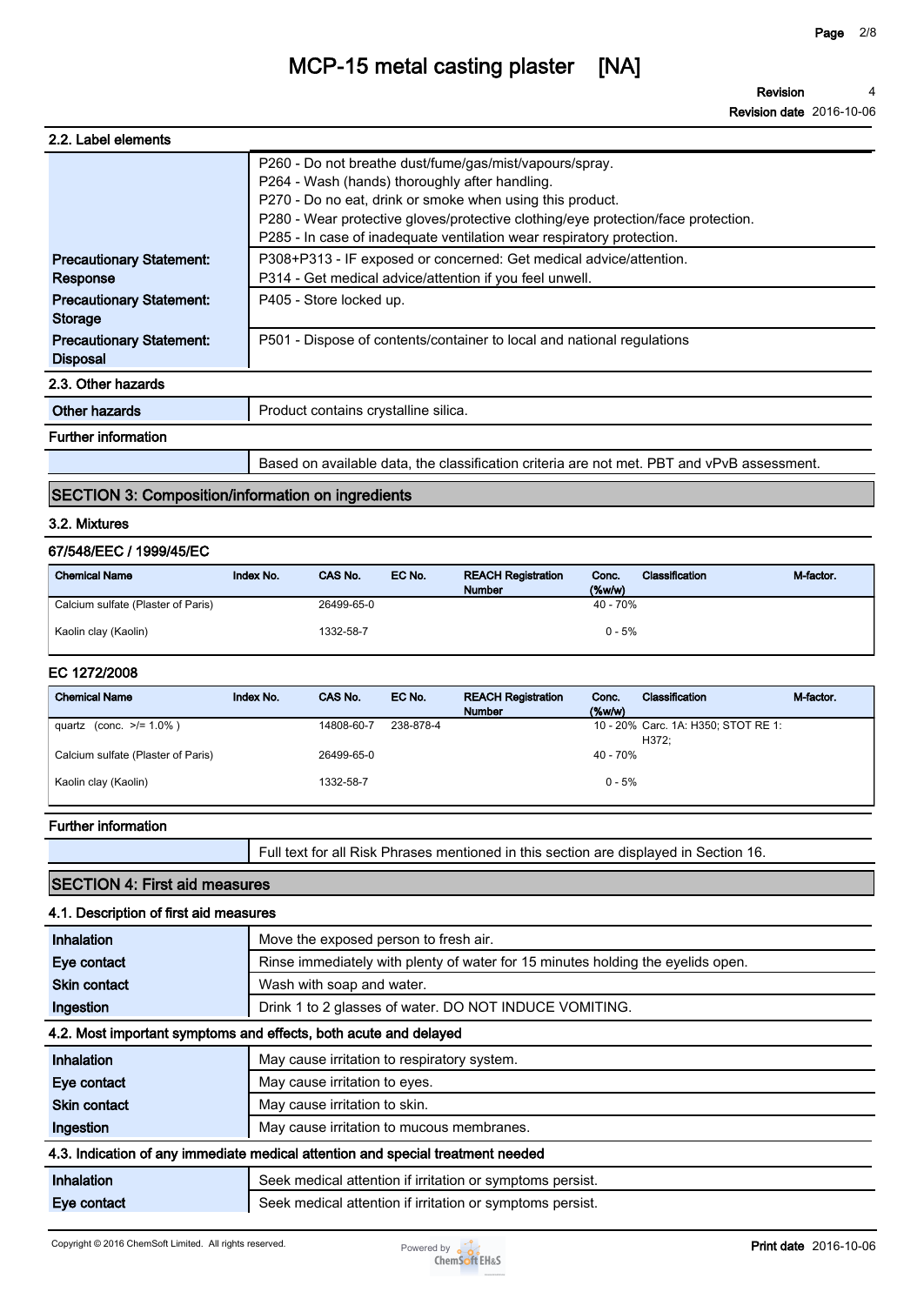|                                                                   | 4.3. Indication of any immediate medical attention and special treatment needed                                                                                |
|-------------------------------------------------------------------|----------------------------------------------------------------------------------------------------------------------------------------------------------------|
| <b>Skin contact</b>                                               | Seek medical attention if irritation or symptoms persist.                                                                                                      |
| Ingestion                                                         | Seek medical attention if irritation or symptoms persist.                                                                                                      |
| <b>SECTION 5: Firefighting measures</b>                           |                                                                                                                                                                |
| 5.1. Extinguishing media                                          |                                                                                                                                                                |
|                                                                   | Use extinguishing media appropriate to the surrounding fire conditions.                                                                                        |
| 5.2. Special hazards arising from the substance or mixture        |                                                                                                                                                                |
|                                                                   | Burning produces irritating, toxic and obnoxious fumes.                                                                                                        |
| 5.3. Advice for firefighters                                      |                                                                                                                                                                |
|                                                                   | Self-contained breathing apparatus. Wear suitable protective clothing.                                                                                         |
| <b>SECTION 6: Accidental release measures</b>                     |                                                                                                                                                                |
|                                                                   | 6.1. Personal precautions, protective equipment and emergency procedures                                                                                       |
|                                                                   | Avoid raising dust. Wear suitable respiratory equipment when necessary.                                                                                        |
| 6.2. Environmental precautions                                    |                                                                                                                                                                |
|                                                                   | No environmental requirements.                                                                                                                                 |
| 6.3. Methods and material for containment and cleaning up         |                                                                                                                                                                |
|                                                                   | Avoid raising dust. Clean the area using a vacuum cleaner. Transfer to suitable, labelled<br>containers for disposal.                                          |
| 6.4. Reference to other sections                                  |                                                                                                                                                                |
|                                                                   | See section [2, 8 & 13] for further information.                                                                                                               |
| <b>SECTION 7: Handling and storage</b>                            |                                                                                                                                                                |
| 7.1. Precautions for safe handling                                |                                                                                                                                                                |
|                                                                   | Avoid raising dust. Ensure adequate ventilation of the working area. In case of insufficient<br>ventilation, wear suitable respiratory equipment.              |
|                                                                   | Do not eat, drink or smoke in areas where this product is used or stored. Wash hands after<br>handling the product.                                            |
| 7.2. Conditions for safe storage, including any incompatibilities |                                                                                                                                                                |
|                                                                   | Keep containers tightly closed.                                                                                                                                |
| 7.3. Specific end use(s)                                          |                                                                                                                                                                |
|                                                                   | Foundry material.                                                                                                                                              |
| <b>SECTION 8: Exposure controls/personal protection</b>           |                                                                                                                                                                |
| 8.1. Control parameters                                           |                                                                                                                                                                |
|                                                                   |                                                                                                                                                                |
|                                                                   | exposure limits - Crystalline Silica, quartz -<br>0.025 mg/m3 TWA ACGIH TLV (respirable<br>fraction); 10 mg/m3 / (% Silica + 2) TWA PEL (respirable fraction). |

#### **8.1.1. Exposure Limit Values**

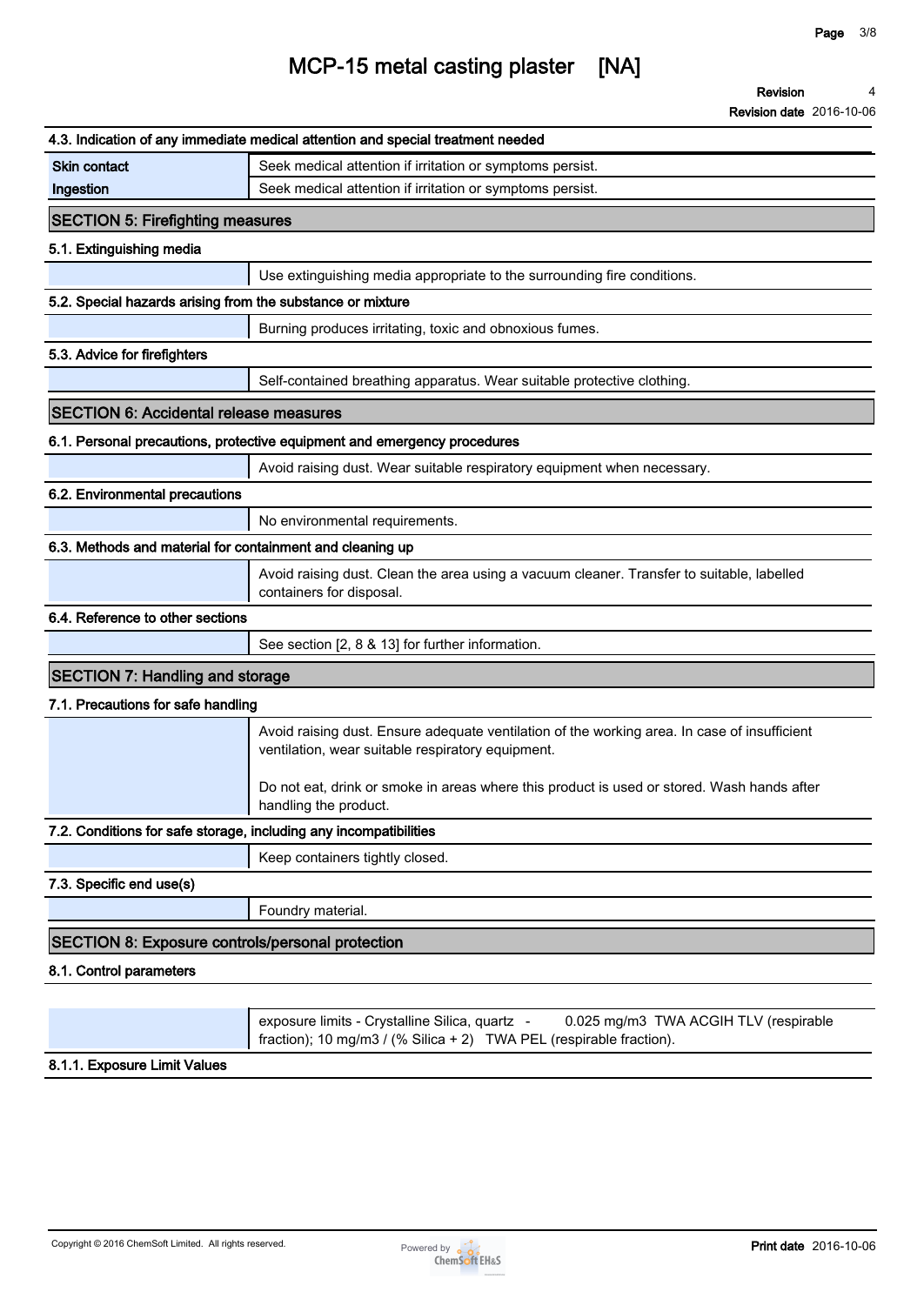### **8.1.1. Exposure Limit Values**

| Calcium sulfate (Plaster of Paris) | WEL 8-hr limit ppm: -                            | WEL 8-hr limit mg/m3: -                            |
|------------------------------------|--------------------------------------------------|----------------------------------------------------|
|                                    | WEL 15 min limit ppm: -                          | WEL 15 min limit mg/m3: -                          |
|                                    | WEL 8-hr limit mg/m3 total 10<br>inhalable dust: | WEL 15 min limit mg/m3 total -<br>inhalable dust:  |
|                                    | WEL 8-hr limit mg/m3 total 4<br>respirable dust: | WEL 15 min limit mg/m3 total -<br>respirable dust: |
| Kaolin clay (Kaolin)               | WEL 8-hr limit ppm: -                            | WEL 8-hr limit mg/m3: -                            |
|                                    | WEL 15 min limit ppm: -                          | WEL 15 min limit mg/m3: -                          |
|                                    | WEL 8-hr limit mg/m3 total -<br>inhalable dust:  | WEL 15 min limit mg/m3 total -<br>inhalable dust:  |
|                                    | WEL 8-hr limit mg/m3 total 2                     | WEL 15 min limit mg/m3 total -                     |
|                                    | respirable dust:                                 | respirable dust:                                   |

#### **8.2. Exposure controls**



| 8.2.1. Appropriate engineering<br>controls         | Ensure adequate ventilation of the working area.                                        |
|----------------------------------------------------|-----------------------------------------------------------------------------------------|
| 8.2.2. Individual protection<br>measures           | Protective clothing.                                                                    |
| Eye / face protection                              | In case of splashing, wear:. Approved safety goggles. safety glasses with side-shields. |
| Skin protection -<br>Handprotection                | Wear suitable gloves.                                                                   |
| <b>Respiratory protection</b>                      | Suitable respiratory equipment.                                                         |
| 8.2.3. Environmental exposure<br><b>controls</b>   | Not normally required.                                                                  |
| Occupational exposure<br>controls                  | Appropriate local exhaust ventilation is required.                                      |
| <b>SECTION 9: Physical and chemical properties</b> |                                                                                         |
|                                                    |                                                                                         |

**9.1. Information on basic physical and chemical properties**

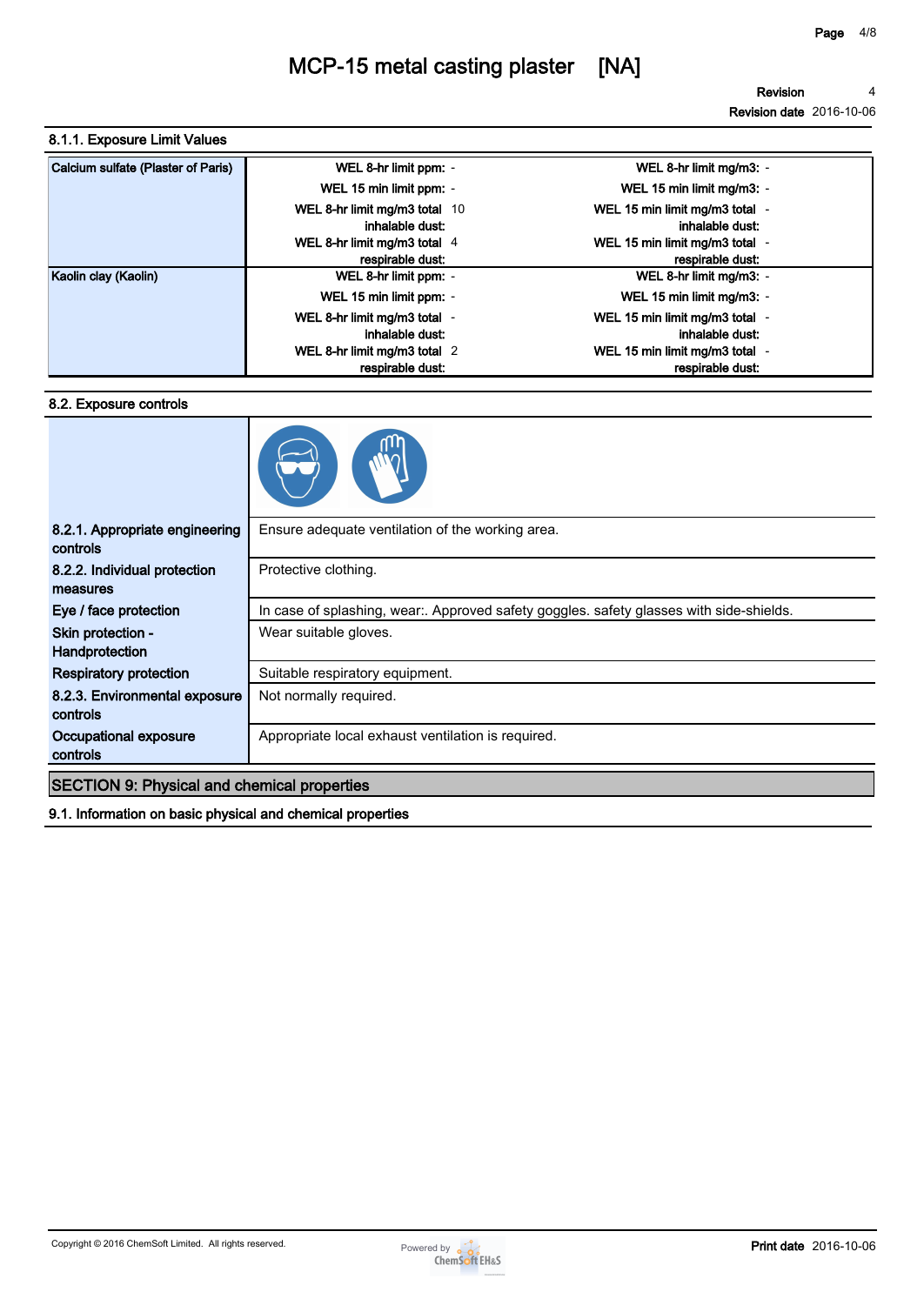**Revision Revision date 2016-10-06 4**

### **9.1. Information on basic physical and chemical properties**

| Appearance                                       | Powder                             |
|--------------------------------------------------|------------------------------------|
|                                                  | Colour   Off white                 |
| Odour Mild                                       |                                    |
|                                                  | $pH$ 6 - 8                         |
|                                                  | Melting point   No data available  |
|                                                  | Freezing Point   Not applicable.   |
| Initial boiling point   Not applicable.          |                                    |
|                                                  | <b>Flash point</b> Not applicable. |
| <b>Evaporation rate</b> Not applicable.          |                                    |
| <b>Flammability (solid, gas)</b> Not applicable. |                                    |
| Vapour pressure   Not applicable.                |                                    |
|                                                  | Vapour density   Not applicable.   |
| Relative density $2.5 - 3$                       |                                    |
|                                                  | Fat Solubility   Not applicable.   |
| Partition coefficient   No data available        |                                    |
| Autoignition temperature Not applicable.         |                                    |
|                                                  | Viscosity   No data available      |
| <b>Explosive properties</b> Not applicable.      |                                    |
| Oxidising properties   Not applicable.           |                                    |
| Solubility                                       | Slightly miscible in water         |

### **9.2. Other information**

|                                       | <b>Conductivity</b> No data available |
|---------------------------------------|---------------------------------------|
|                                       | Surface tension   No data available   |
|                                       | Gas group Not applicable.             |
| Benzene Content   Not applicable.     |                                       |
|                                       | Lead content   Not applicable.        |
| VOC (Volatile organic Not applicable. |                                       |
| compounds)                            |                                       |

### **SECTION 10: Stability and reactivity**

| 10.1. Reactivity                             |                                                                                                                                                                                         |
|----------------------------------------------|-----------------------------------------------------------------------------------------------------------------------------------------------------------------------------------------|
|                                              | Not applicable.                                                                                                                                                                         |
| 10.2. Chemical stability                     |                                                                                                                                                                                         |
|                                              | Stable under normal conditions.                                                                                                                                                         |
| 10.3. Possibility of hazardous reactions     |                                                                                                                                                                                         |
|                                              | No Significant Hazard.                                                                                                                                                                  |
| 10.5. Incompatible materials                 |                                                                                                                                                                                         |
|                                              | No Significant Hazard.                                                                                                                                                                  |
| 10.6. Hazardous decomposition products       |                                                                                                                                                                                         |
|                                              | Hazardous Decomposition Products (silica):<br>Crystalline silica will dissolve in hydrofluoric acid<br>and produce silicone tetrafluoride. Reaction with water or acids generates heat. |
| <b>SECTION 11: Toxicological information</b> |                                                                                                                                                                                         |
| 11.1. Information on toxicological effects   |                                                                                                                                                                                         |
| <b>Acute toxicity</b>                        | Harmful by inhalation.                                                                                                                                                                  |
| Skin corrosion/irritation                    | Prolonged or repeated exposure may cause irritation to skin and mucous membranes.                                                                                                       |
| Respiratory or skin<br>sensitisation         | No sensitizaton effects reported.                                                                                                                                                       |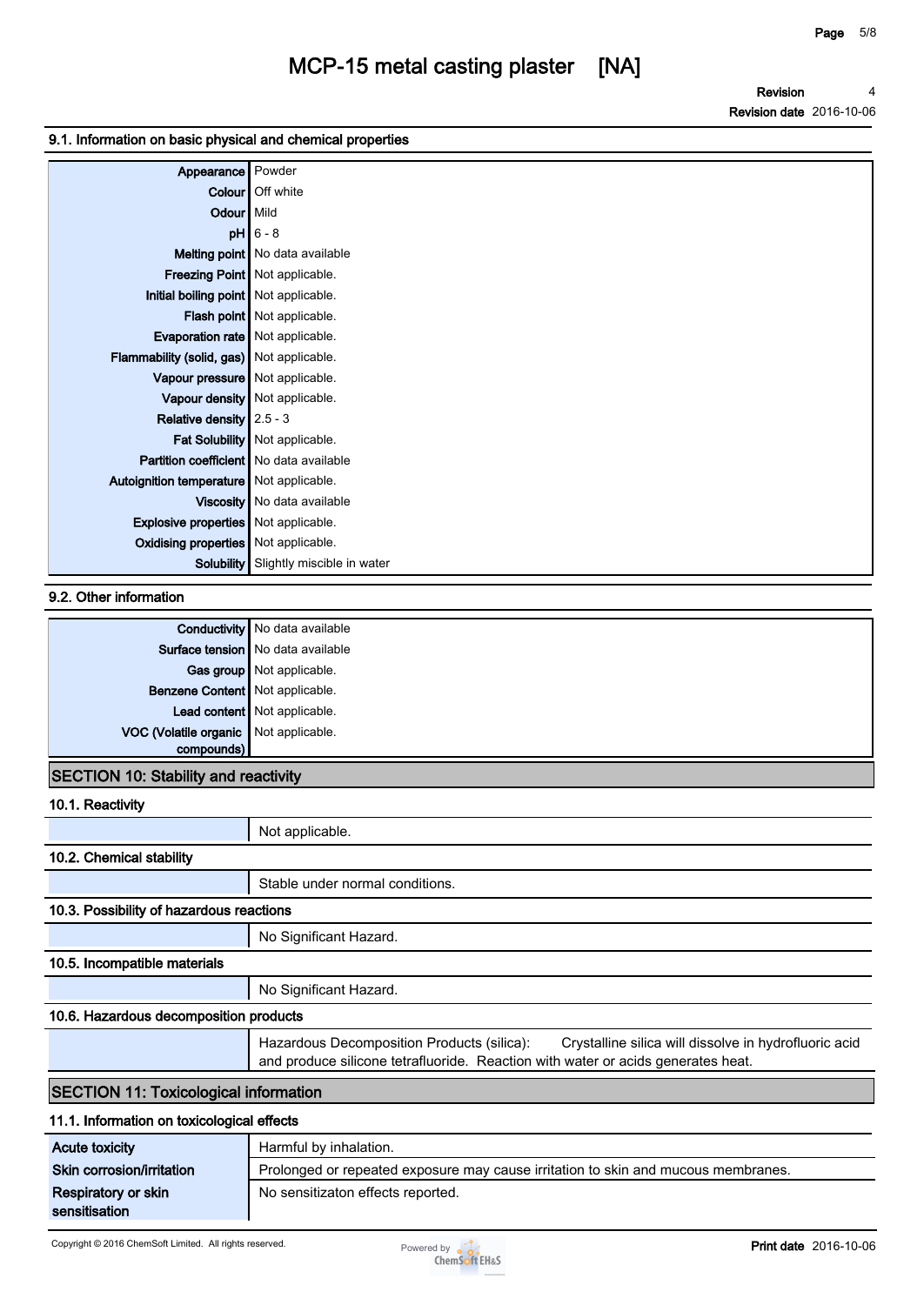**Revision Revision date 2016-10-06 4**

| 11.1. Information on toxicological effects |                                                                                                                                                                                                                                                                                                                                                                                                                                                                                                                                                                                                                                                                                                                                                                                                                                                                                                                                                                                                                                                                                                                                                                                                                                                                                                                                                                                                                                                                                                                                                                                                                                                     |  |
|--------------------------------------------|-----------------------------------------------------------------------------------------------------------------------------------------------------------------------------------------------------------------------------------------------------------------------------------------------------------------------------------------------------------------------------------------------------------------------------------------------------------------------------------------------------------------------------------------------------------------------------------------------------------------------------------------------------------------------------------------------------------------------------------------------------------------------------------------------------------------------------------------------------------------------------------------------------------------------------------------------------------------------------------------------------------------------------------------------------------------------------------------------------------------------------------------------------------------------------------------------------------------------------------------------------------------------------------------------------------------------------------------------------------------------------------------------------------------------------------------------------------------------------------------------------------------------------------------------------------------------------------------------------------------------------------------------------|--|
| Germ cell mutagenicity                     | No mutagenic effects reported.                                                                                                                                                                                                                                                                                                                                                                                                                                                                                                                                                                                                                                                                                                                                                                                                                                                                                                                                                                                                                                                                                                                                                                                                                                                                                                                                                                                                                                                                                                                                                                                                                      |  |
| Carcinogenicity                            | Known Human Carcinogens (Category 1).                                                                                                                                                                                                                                                                                                                                                                                                                                                                                                                                                                                                                                                                                                                                                                                                                                                                                                                                                                                                                                                                                                                                                                                                                                                                                                                                                                                                                                                                                                                                                                                                               |  |
| <b>Reproductive toxicity</b>               | No observed effect level. No observed effect concentration.                                                                                                                                                                                                                                                                                                                                                                                                                                                                                                                                                                                                                                                                                                                                                                                                                                                                                                                                                                                                                                                                                                                                                                                                                                                                                                                                                                                                                                                                                                                                                                                         |  |
| STOT-single exposure                       | No known adverse health effects.                                                                                                                                                                                                                                                                                                                                                                                                                                                                                                                                                                                                                                                                                                                                                                                                                                                                                                                                                                                                                                                                                                                                                                                                                                                                                                                                                                                                                                                                                                                                                                                                                    |  |
| STOT-repeated exposure                     | Chronic effects<br>Prolonged inhalation of respirable crystalline silica<br>In 1997, the International Agency for Research on Cancer (IARC) concluded that crystalline silica<br>inhaled from occupational sources can cause lung cancer in humans. However it pointed out that<br>not all industrial circumstances, nor all crystalline silica types, were to be incriminated. (IARC<br>Monographs on the evaluation of the carcinogenic risks of chemicals to humans, Silica, silicates<br>dust and organic fibers, 1997, Vol. 68, IARC, Lyon, France). In June 2003, the European<br>Commission's Scientific Committee for Occupational Exposure Limits (SCOEL) concluded:<br>"that the main effect in humans of the inhalation of respirable crystalline silica is silicosis. There is<br>sufficient information to conclude that the relative lung cancer risk is increased in persons with<br>silicosis (and apparently, not in employees without silicosis exposed to silica dust in quarries and<br>in the ceramic industry). Therefore, preventing the onset of silicosis will also reduce the cancer<br>risk. Since a clear threshold for silicosis development cannot be identified, any reduction of<br>exposure will reduce the risk of silicosis."<br>(SCOEL SUM Doc 94-final on respirable crystalline silica, June 2003)<br>There is a body of evidence supporting the fact that increased cancer risk would be limited to<br>people already suffering from silicosis. Worker protection against silicosis should be assured by<br>respecting the existing regulatory occupational exposure limits and implementing additional risk |  |
| <b>Aspiration hazard</b>                   | management measures where required (see Section 16).<br>No Significant Hazard.                                                                                                                                                                                                                                                                                                                                                                                                                                                                                                                                                                                                                                                                                                                                                                                                                                                                                                                                                                                                                                                                                                                                                                                                                                                                                                                                                                                                                                                                                                                                                                      |  |
| Repeated or prolonged<br>exposure          | Inhalation may cause coughing, tightness of the chest and irritation of the respiratory system.                                                                                                                                                                                                                                                                                                                                                                                                                                                                                                                                                                                                                                                                                                                                                                                                                                                                                                                                                                                                                                                                                                                                                                                                                                                                                                                                                                                                                                                                                                                                                     |  |

### **11.1.4. Toxicological Information**

**Not determined**

| <b>SECTION 12: Ecological information</b> |                                                           |  |
|-------------------------------------------|-----------------------------------------------------------|--|
| 12.1. Toxicity                            |                                                           |  |
|                                           | No data available                                         |  |
| 12.2. Persistence and degradability       |                                                           |  |
|                                           | No data is available on this product.                     |  |
| 12.3. Bioaccumulative potential           |                                                           |  |
|                                           |                                                           |  |
|                                           | Does not bioaccumulate.                                   |  |
| <b>Partition coefficient</b>              |                                                           |  |
|                                           | MCP-15 metal casting plaster<br>No data available<br>[NA] |  |
| 12.4. Mobility in soil                    |                                                           |  |
|                                           | Not determined.                                           |  |
| 12.5. Results of PBT and vPvB assessment  |                                                           |  |
|                                           | Not determined.                                           |  |
| 12.6. Other adverse effects               |                                                           |  |
|                                           | Not applicable.                                           |  |
|                                           |                                                           |  |

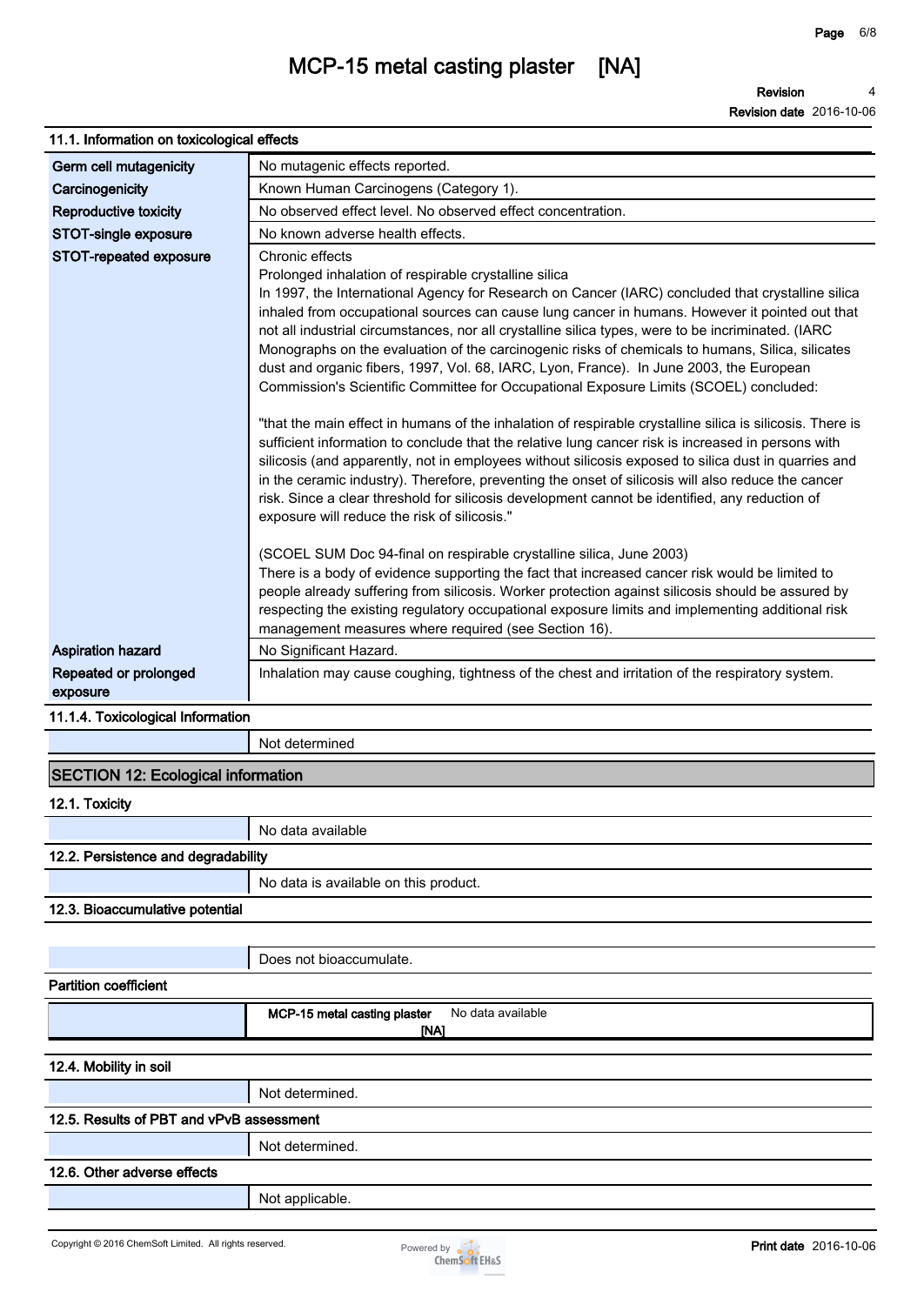**4**

**Revision**

### **MCP-15 metal casting plaster [NA]**

|                                            | <b>Revision date</b> 2016-10-06                                                                                                                               |  |  |  |
|--------------------------------------------|---------------------------------------------------------------------------------------------------------------------------------------------------------------|--|--|--|
| <b>SECTION 13: Disposal considerations</b> |                                                                                                                                                               |  |  |  |
| 13.1. Waste treatment methods              |                                                                                                                                                               |  |  |  |
|                                            | Dispose of in compliance with all. local and national regulations.                                                                                            |  |  |  |
| <b>Disposal methods</b>                    |                                                                                                                                                               |  |  |  |
|                                            | Contact a licensed waste disposal company.                                                                                                                    |  |  |  |
| Disposal of packaging                      |                                                                                                                                                               |  |  |  |
|                                            | Empty containers can be sent for disposal or recycling.                                                                                                       |  |  |  |
| <b>SECTION 14: Transport information</b>   |                                                                                                                                                               |  |  |  |
| <b>Further information</b>                 |                                                                                                                                                               |  |  |  |
|                                            | The product is not classified as dangerous for carriage.                                                                                                      |  |  |  |
| <b>SECTION 15: Regulatory information</b>  |                                                                                                                                                               |  |  |  |
|                                            | 15.1. Safety, health and environmental regulations/legislation specific for the substance or mixture                                                          |  |  |  |
|                                            | U.S. FEDERAL REGULATIONS:                                                                                                                                     |  |  |  |
| <b>Regulations</b>                         |                                                                                                                                                               |  |  |  |
|                                            | CERCLA 103 Reportable Quantity: MCP - 15 metal casting plaster - is not subject to CERCLA                                                                     |  |  |  |
|                                            | reporting requirements. Many states have more stringent release reporting requirements. Report<br>spills required under federal, state and local regulations. |  |  |  |
|                                            |                                                                                                                                                               |  |  |  |
|                                            | <b>SARA TITLE III:</b>                                                                                                                                        |  |  |  |
|                                            | Hazard Category For Section 311/312: Chronic health                                                                                                           |  |  |  |
|                                            | Section 313 Toxic Chemicals: This product contains the following chemicals subject to Annual                                                                  |  |  |  |
|                                            | Release Reporting Requirements Under SARA Title III, Section 313 (40 CFR 372): None                                                                           |  |  |  |
|                                            | Section 302 Extremely Hazardous Substances (TPQ): None                                                                                                        |  |  |  |
|                                            | EPA Toxic Substances Control Act (TSCA) Status: All of the components of this product are listed                                                              |  |  |  |
|                                            | on the TSCA inventory.                                                                                                                                        |  |  |  |
|                                            | <b>U.S. STATE REGULATIONS</b>                                                                                                                                 |  |  |  |
|                                            | California Proposition 65: This product contains the following substances known to the State of<br>California to cause cancer: as quartz < 25%.               |  |  |  |
| 15.2. Chemical safety assessment           |                                                                                                                                                               |  |  |  |
|                                            | No data is available on this product.                                                                                                                         |  |  |  |
| <b>SECTION 16: Other information</b>       |                                                                                                                                                               |  |  |  |
| Other information                          |                                                                                                                                                               |  |  |  |
| <b>Revision</b>                            | This document differs from the previous version in the following areas:.                                                                                      |  |  |  |
|                                            | 8 - 8.1. Control parameters.                                                                                                                                  |  |  |  |
| <b>Text of Hazard Statements in</b>        | Carc. 1A: H350 - May cause cancer.                                                                                                                            |  |  |  |
| Section 3                                  | STOT RE 1: H372 - Causes damage to organs through prolonged or repeated exposure.                                                                             |  |  |  |
| <b>Further information</b>                 |                                                                                                                                                               |  |  |  |
|                                            | Training                                                                                                                                                      |  |  |  |

**Workers must be informed of the presence of crystalline silica and trained in the proper use and handling of this product as required under applicable regulations.**

**The information supplied in this Safety Data Sheet is designed only as guidance for the safe use, storage and handling of the product. This information is correct to the best of our knowledge and belief at the date of publication however no guarantee is made to its accuracy. This information**